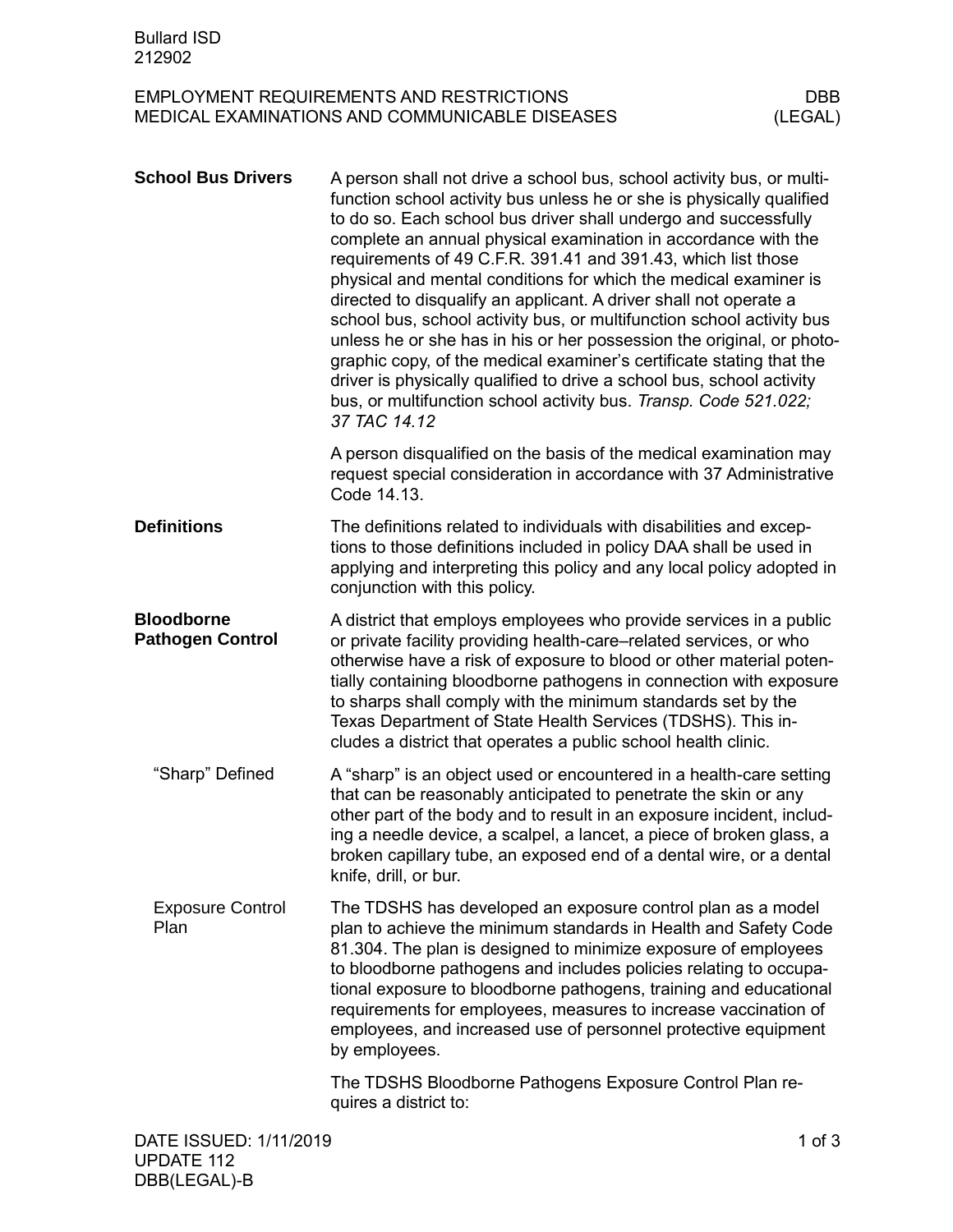## EMPLOYMENT REQUIREMENTS AND RESTRICTIONS DBB<br>MEDICAL EXAMINATIONS AND COMMUNICABLE DISEASES (LEGAL) MEDICAL EXAMINATIONS AND COMMUNICABLE DISEASES

|                                                                                                       | 1. | Develop, review annually, update as necessary, and docu-<br>ment its actions regarding a comprehensive exposure control<br>plan appropriate to the district and its particular facilities;                                                                                                                                                                                                                                                                                                                                                                                                                                                                                                 |
|-------------------------------------------------------------------------------------------------------|----|--------------------------------------------------------------------------------------------------------------------------------------------------------------------------------------------------------------------------------------------------------------------------------------------------------------------------------------------------------------------------------------------------------------------------------------------------------------------------------------------------------------------------------------------------------------------------------------------------------------------------------------------------------------------------------------------|
|                                                                                                       | 2. | Provide, at district expense, personal protective equipment<br>and Hepatitis B vaccinations to affected employees, and if an<br>employee declines to be vaccinated, maintain a record of the<br>employee's written refusal;                                                                                                                                                                                                                                                                                                                                                                                                                                                                |
|                                                                                                       | 3. | Provide to affected employees pre-service and annual re-<br>fresher training as described in the TDSHS Exposure Control<br>Plan;                                                                                                                                                                                                                                                                                                                                                                                                                                                                                                                                                           |
|                                                                                                       | 4. | Record all exposure incidents (e.g., "sticks" by needles or<br>other "sharps") in a sharps injury log and report the sharps in-<br>jury to TDSHS on a standardized form; and                                                                                                                                                                                                                                                                                                                                                                                                                                                                                                               |
|                                                                                                       | 5. | Provide a post-exposure evaluation and follow up with an em-<br>ployee who has a sharps injury.                                                                                                                                                                                                                                                                                                                                                                                                                                                                                                                                                                                            |
|                                                                                                       |    | Health and Safety Code 81.301-.306; 25 TAC Ch. 96                                                                                                                                                                                                                                                                                                                                                                                                                                                                                                                                                                                                                                          |
| <b>Cost of Testing</b>                                                                                |    | If certified emergency medical services personnel, an emergency<br>response employee or volunteer, or a first responder who renders<br>assistance at the scene of an emergency or during transport to the<br>hospital is accidentally exposed to blood or other body fluids of a<br>patient, the hospital to which the patient is transported shall take<br>reasonable steps to test the patient for hepatitis B, hepatitis C, HIV,<br>or any reportable disease. A district that employs the person, or for<br>which the person works as a volunteer in connection with rendering<br>the assistance, is responsible for paying the costs of the test.<br>Health and Safety Code 81.095(b) |
| <b>Genetic Information</b>                                                                            |    | Any receipt of genetic information in response to a request for<br>medical information shall be deemed inadvertent if a district uses<br>language such as that at 29 C.F.R. 1635.8(b)(1)(i)(B). 29 C.F.R.<br>1635.8(b)(1)(i)(A) [See DAB]                                                                                                                                                                                                                                                                                                                                                                                                                                                  |
| <b>Pre-employment</b><br>Inquiries and<br><b>Employment</b><br><b>Entrance</b><br><b>Examinations</b> |    | A district shall not conduct a medical examination or make inquiries<br>of a job applicant as to whether such applicant is an individual with<br>a disability or as to the nature or severity of a disability, except as<br>provided below. However, a district is permitted to make pre-em-<br>ployment inquiries into the ability of an applicant to perform job-re-<br>lated functions, such as asking an applicant to describe or demon-<br>strate how, with or without reasonable accommodation, the<br>applicant will be able to perform job-related functions. 42 U.S.C.<br>12112(d)(2); 29 C.F.R. 1630.14(a)                                                                       |
|                                                                                                       |    | A district may require a medical examination (and/or inquiry) after<br>an offer of employment has been made to a job applicant and prior                                                                                                                                                                                                                                                                                                                                                                                                                                                                                                                                                   |
|                                                                                                       |    |                                                                                                                                                                                                                                                                                                                                                                                                                                                                                                                                                                                                                                                                                            |